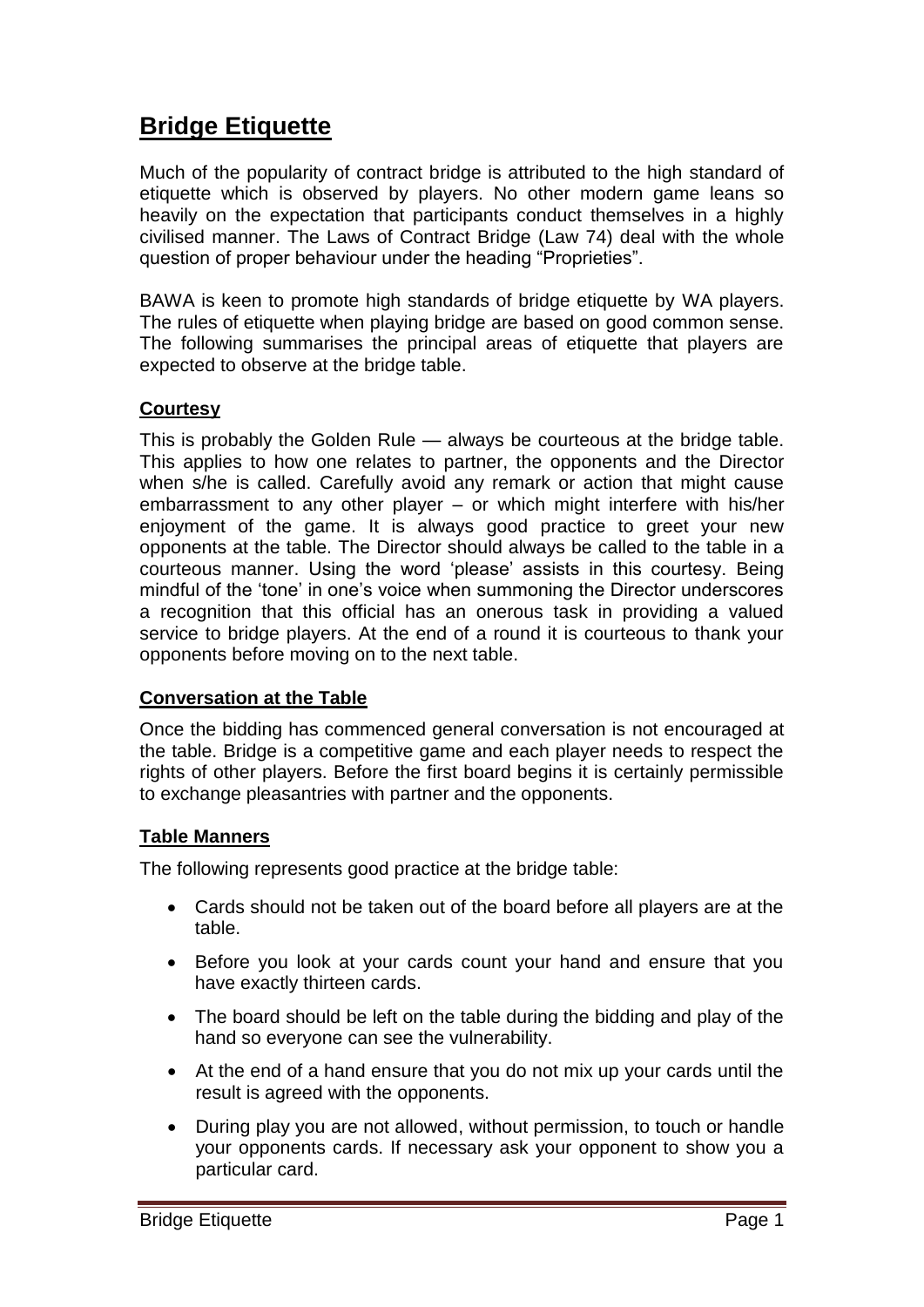- When you are making the initial lead or playing to the first trick, play your card before writing down your contract or entering details in Bridgemate. It saves time and is a courtesy to the other three people at the table.
- Do not ask for information unless it is your turn to call or play.
- Dummy or either Defender may draw attention to a card pointed incorrectly, the right expires when a lead is made to the following trick.
- The North player is responsible for the boards and for ensuring the boards are not 'fouled' before they are sent to the next table.

# **Systems cards and 'full disclosure'**

At the start of a round explain the main features of your system (e.g. we play Acol with Benjamin twos).

All players should have a completed systems card at the table. This is important as it ensures you disclose your conventions and systemic agreements to your opponents. Your opponents are entitled to know every systemic agreement you and your partner have. Having a properly completed systems card at the table also pre-empts unnecessary discussion at the table and saves time. It also protects players from any implication that partnership has secret understandings and that their system has not been fully disclosed to their opponents.

A player may not refer to his / her systems card during the auction or play.

At tournaments it is mandatory that your systems card should match the card presented by one's partner.

### **Bidding Boxes**

Many duplicate sessions these days use bidding boxes. Bidding boxes have been introduced in the game to reduce the possibility of information being communicated between partners by voice intonation or other mannerisms such as eye contact or the way a bid is written on a bidding slip.

When using a bidding box try to decide what your bid is going to be before reaching for or touching cards in the bidding box. An extreme example of this impropriety is when you say touch a  $2 \cdot \text{card}$  and then pull out a pass card.

When using the bidding box the correct protocol is for the bids to be left on the table until the opening lead is made. This is to ensure the defenders are able to review the auction and to ask any questions prior to the commencement of play. The bids may then be returned to the box.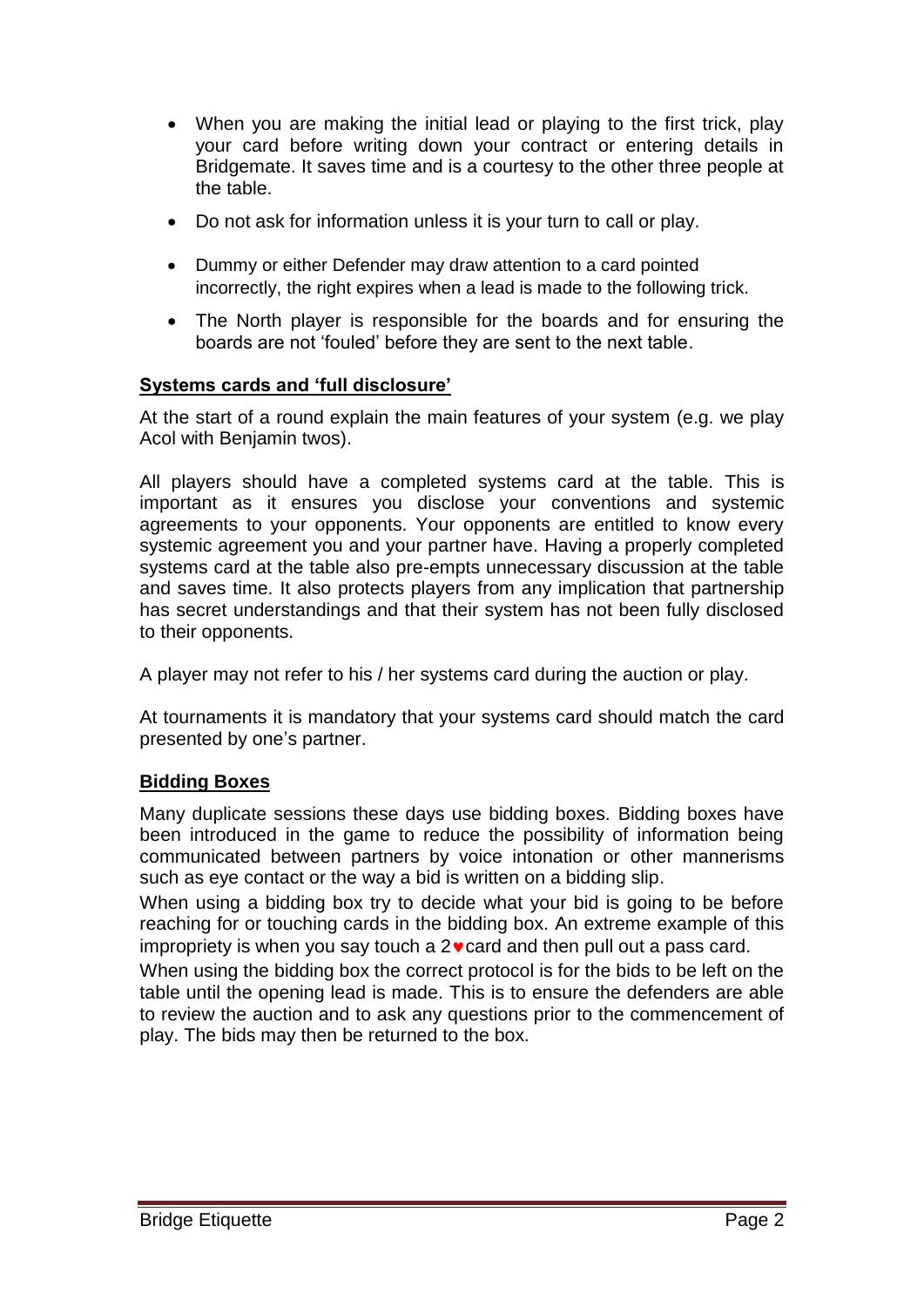## **Asking for explanations and not bidding**

Do not ask what a bid means unless you are intending to bid. Asking for explanation without bidding could in certain circumstances be construed as passing unauthorised information to one's partner. If one doesn't intend to bid, questions of the opponents, should be made after the auction has concluded.

## **The Opening Lead**

The opening lead should be made face down until it is accepted by partner. This prevents irregularities such as leading when it is not your turn. It also enables your partner to ask any questions about the auction or alerts that have been made.

# **On Play Generally**

As declarer do not call for a card in dummy until LHO has played. Do not detach a card from your hand before it is your turn to play. Any player has the right to inspect a quitted trick (trick turned face over) until either s/he or partner has played to a subsequent trick. So get into the habit of not quitting a trick until you are ready to play to the next trick.

### **Tempo / Hesitations**

Acquire the habit of playing 'smoothly' and in tempo. Avoid mannerisms, meaningful eye contact, sighs, grimaces and using extra words such as "I guess I need to pass‖.

Avoid hesitations by being consistent and deliberate in your bidding. A hesitation followed by a pass places an extra burden on partner to justify continuing with the bidding as this may have communicated information to one's partner.

If you have a difficult decision you have a right to think but partner cannot take advantage of the knowledge that you had a problem. So if your partner takes time to bid / bids out of tempo and then passes, you should pass too unless that action would be totally illogical considering your hand.

In play avoid 'snapping' the card or playing with undue emphasis as it may reveal special interest to either partner or opponent.

### **On Dummy Play**

The following represents good practice when one is dummy:

- Dummy should lay out the cards before writing down details or entering the contract in the Bridgemate to ensure the other players at the table are not kept waiting.
- Dummy may not ask for a review of the auction.
- The trump suit should be laid out on Dummy's right. Cards in each suit should be laid out in sequence from high to low.